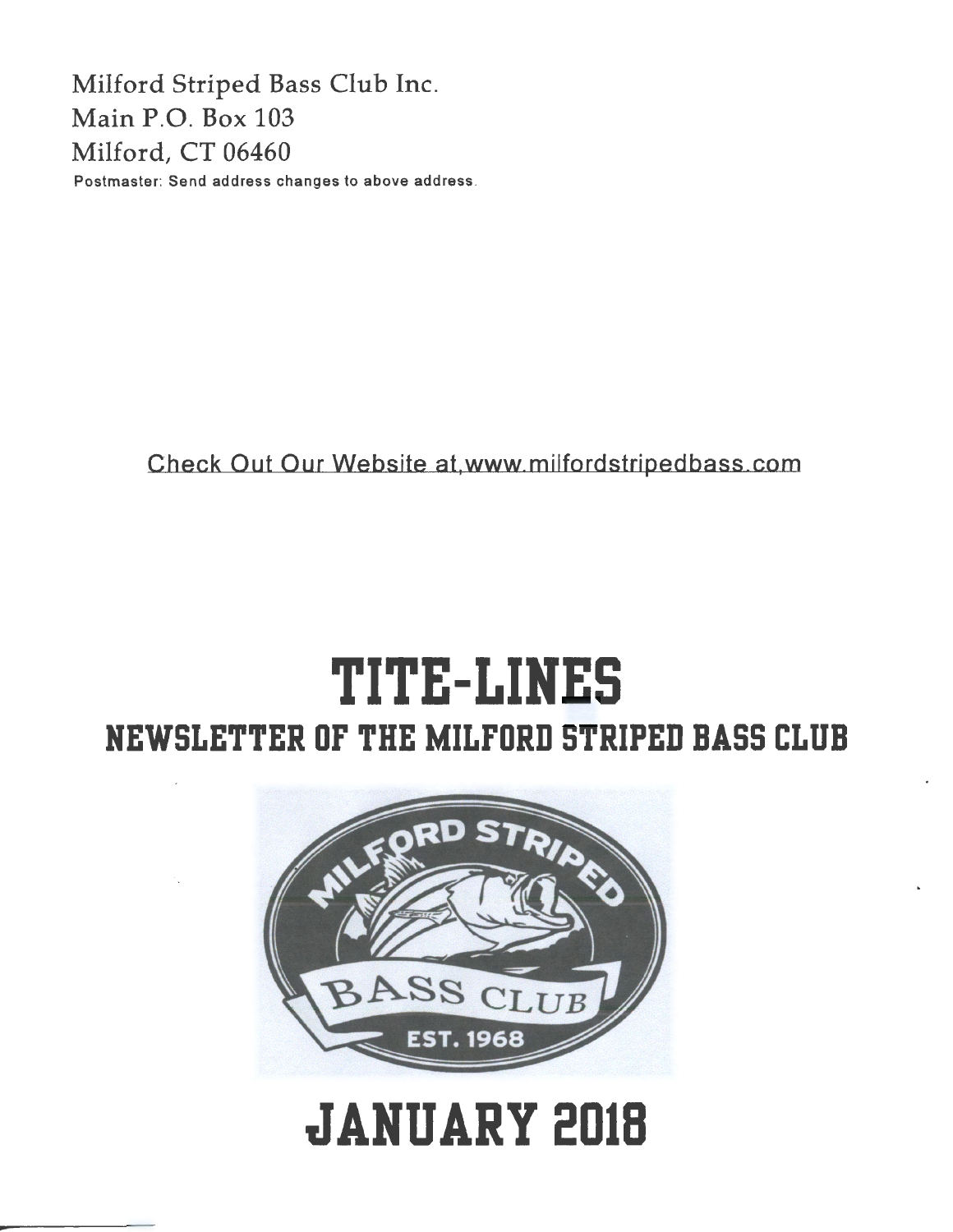### General Meeting

This month's general meeting will be held at 7:30 PM, January 31th, 2018 at the American Legion Hall, Merwin Ave ., Woodmont, CT.

#### The MSBC TITE-LINES Island Point Published 11 times a year by the Milford Striped Baas LODGE<br>WWW.islandpointlodge.com Club. P.O. Box 103, Milford, CT 06460 All communications concerning The MSBC TITE-LINES should be addressed to: The MSBC TITE-LINES P.O. Box 103, Milford, CT 06460 www.islandpointlodge.com Responsibility for contents of articles, papers, abstracts, etc. published herein rests entirely on the authors, not on Salmon & Halibut Fishing in Southeast Alaska the editor. Postmaster: Send Address change to the MSBC PO Box 662, Douglas, MA 01516 TITE-LINES, c/o MEMBERSHIP, P.O. Box 103, Milford, CT PO Box 1669, Petersburg, AK 99833 06460 CLUB OFFICERS FOR 2013 call Us @ 1-800-352-4522 President.. .... Jim Pritchard E1nail: frank@is ~~~-- 1st VP ...... Rob Jadach 2ndVP ......... Fred Chysslkos Treasurer....Johnny Belinda RODS: Recording Secretary..Lynn Pritchard **THE ONLY**  $= 8$ Corresponding Secretary and Tlte-Lines Editor, okle **BAIT STORE** Harry Novak IN **TOWN**  Photographer.......Jessie Henman Fish Committee ... Graham Lapham, Brian

Thornhill, Michael Lepuglla and Chris Powers Trout Derby ........ Shawn and Jen Lalond Elected Board Members ... John Nangle, Jack Wallace, and Miguel Morales

lnterclub Reps. Paul Gluhanich and Jim Pritchard

It's Your Newsletter! Remember to give Harry Novak a call if you have something to put in the "Tite-Lines".

203-261-4361 or harryn321 @charter. net I am trying to get the news letter out via e-mail and would like to get your current e-mail addresses

#### Upcoming Events

1. lnerclub Awards Dinner January 26th, Vazzies Four Seasons Restaurant. 337 Kenyon St, Stratford,

2. General Meeting, January 31th, 201 7:30 PM, at the American Legion Hall, Merwin Av. Woodmont, CT

3. MSBC Awards Dinner, Feb. 1Oth, Birchwoods Banquet Facility, 1027 Racebrook Road Woodbridge, CT 06525

-----------~------- <sup>~</sup>----·-





25 Smith Avenue Niantic, CT 06357 Phone: (860) 739-7419 Fax: (860) 739-9208



Rotary PO Box 421 M Ford CT 06460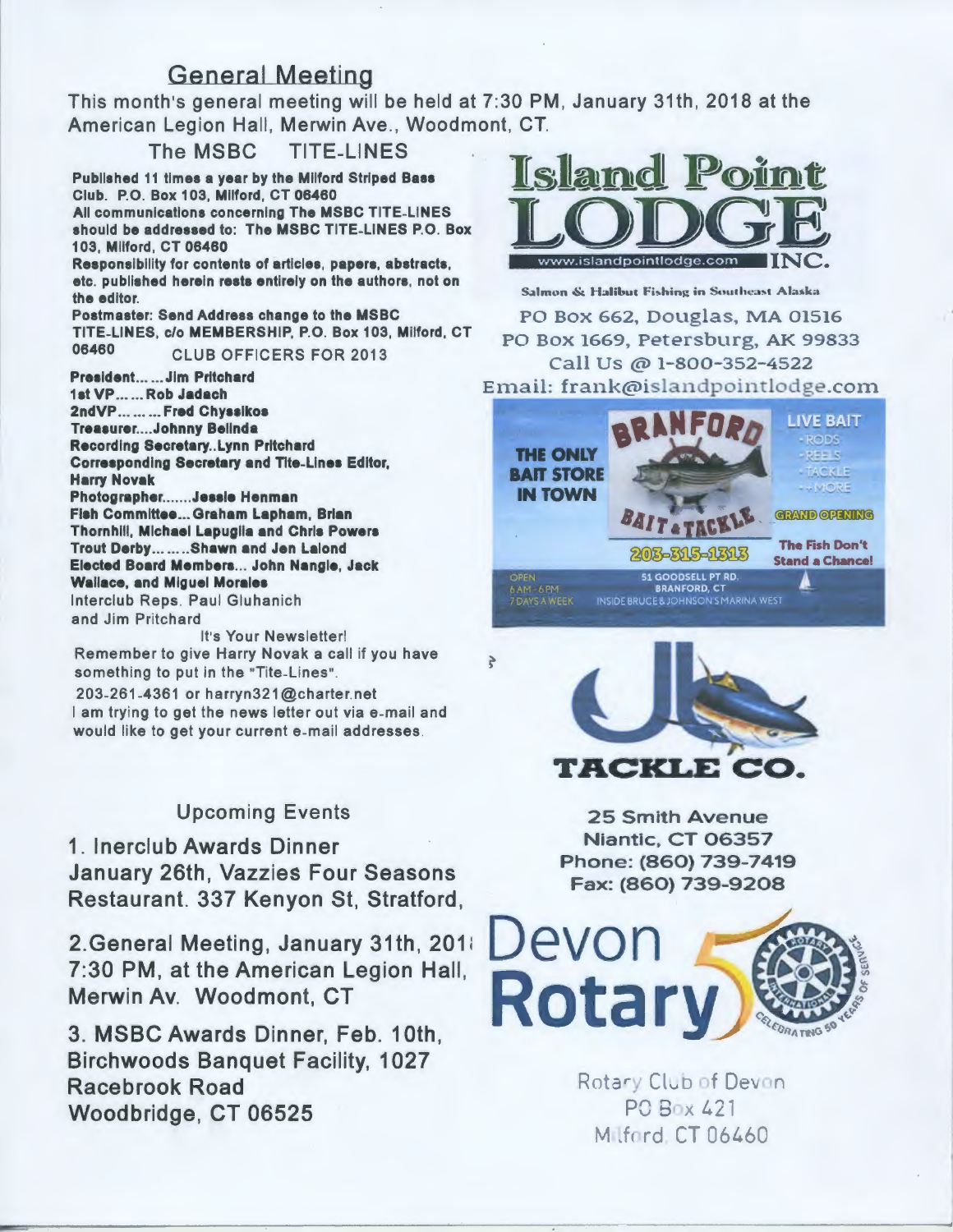## President's Letter

Our first snow storm has come and gone which means we are getting just a little bit closer to spring. But before we get there we have some exciting things on the horizon. First on the agenda is the lnterclub banquet. I am very pleased with the number of members and guests that we have attending. We have 50 on our list for the club. I hope that we surpass that for our awards banquet. Speaking of our awards banquet for those of you that haven't gotten the information our banquet is on February 1 Oth.The banquet is being held at Birchwood's Banquet Facility 1027 Racebrook Road in Woodbridge. The event is from 6 to 9. Please contact Graham ASAP if you are planning to attend as we need to nail down the head count. You don't want to miss this one.

Also. coming up is our bowling night that John Nangle is planning, the details will be e-mailed as soon as we know them.

At our last board meeting after reviewing our expenses and future budget, we struggled with the decision to make a slight increase in our annual dues. They haven't gone up in many years, while our expenses, like insurance have gone up. The new dues are, individual, \$65.00, family membership, \$75.00, senior membership, \$35.00, senior family is \$45.00, and couple membership is \$75.00. The slight increase will put our budget back on track for 2018.

This year being our 50th anniversary we want to plan some new and exciting events. Anyone that has ideas or suggestions, or speakers for our meetings please let us know.

Thanks for your understanding the dues increase, because of your support, we are one of the best and most successful fishing clubs in the areal

- -------- -

 $\bullet$ 

Fish onl Jim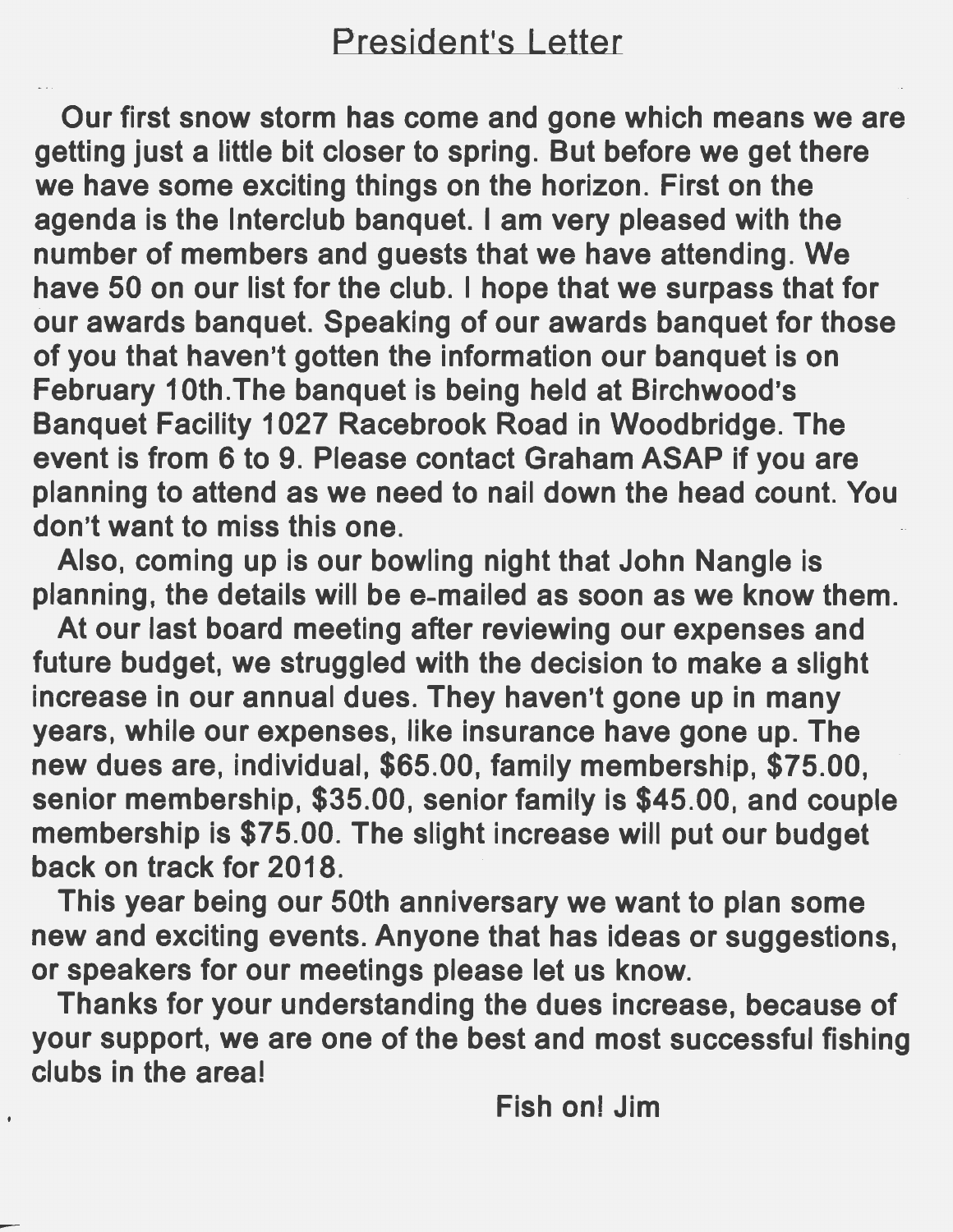

**Black Hawk II** PO Box 46 Niantic, CT 06357

860-448-3662

\*\*\*\*

800-382-2824

BlackHawkFishing@gmail.com



WATER ACCESS TO THE SHOP FROM OUR PRIVATE SLIP ON THE HOUSATONIC RIVER

**SALT & FRESHWATER FISHING SUPPLIES** RODS . REELS . BAIT . TACKLE . ICE . LINE



KRENAND WEICHEN BUNSICKS BANK

www.byobprintanddesign.com



#### 354 New Haven Ave Unit #5 Milford.CT 06460



riome Staging Specialist<br>Office: 203.929.6388 • Cell: 203.520.5690 Fax: 203.929.3100 victor.yanosy@raveis.com Website: raveis.com/Victoryanosy 2 Huntington Street Huntington, CT 06484

#### raveis.com "The Best Website in Real Estate" 300,000+ MLS listings updated daily . Follow us on our blog - blog.raveis.con

**WILLIAM RAVEIS REAL ESTATE . MORTGAGE . INSURANCE -**

> **Victor Yanosy REALTOR**

INTEGRITY . SERVICE . EXPERIENCE

**Stratford Balt & Tackle** 1076% Stratford Avenue Stratford, CT 06615  $(203)$  377-8091





**Chris Fulton Owner** 

**Reel & Rod Repair Balt & Tackle Custom Rods** Specializing in Saitwater Fly Fishing Fresh & Saltwater Fly Tying Materials



Dulin Automotive, Inc. 79 Bridgeport Ave Milford, CT 06460 203-877-8114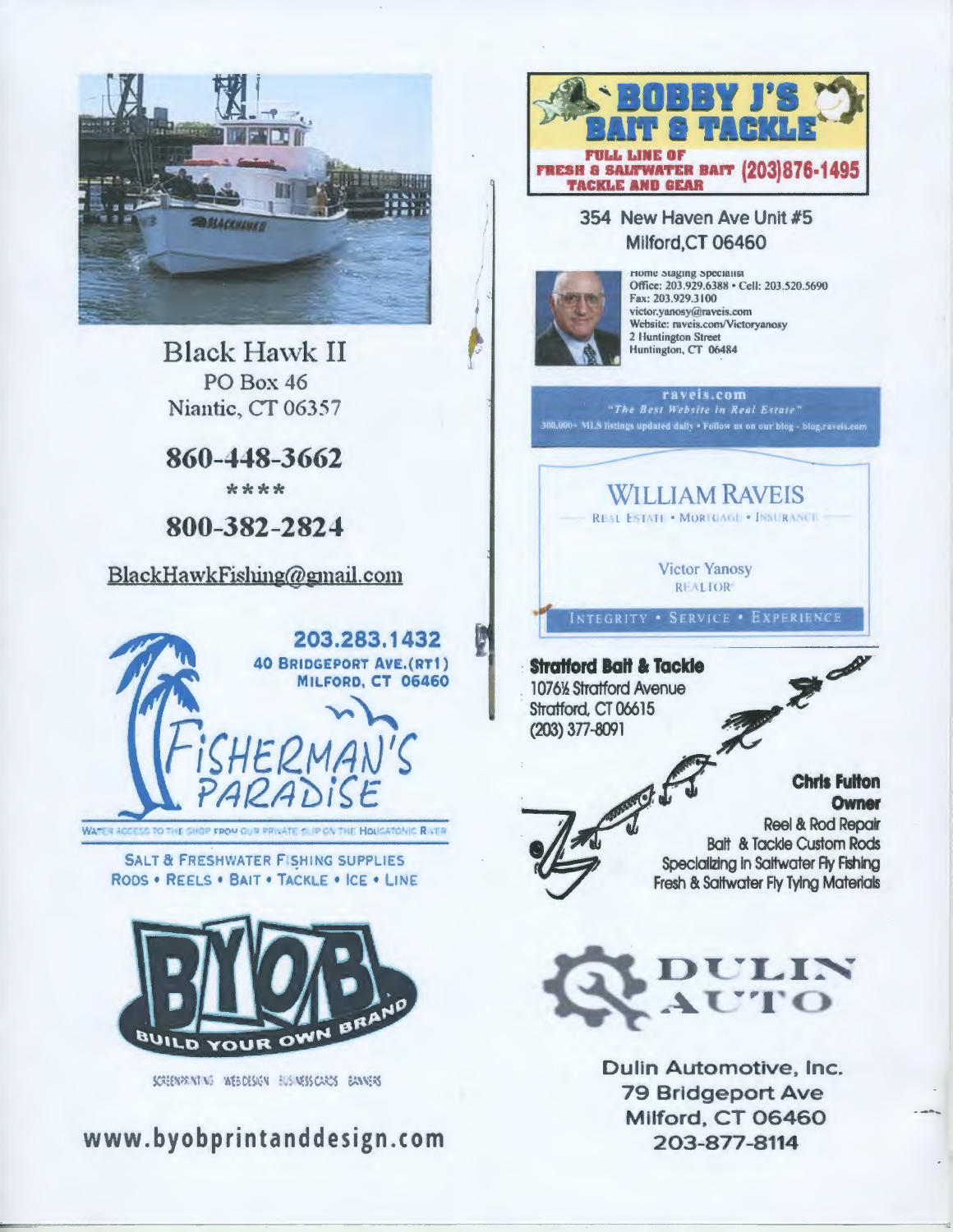